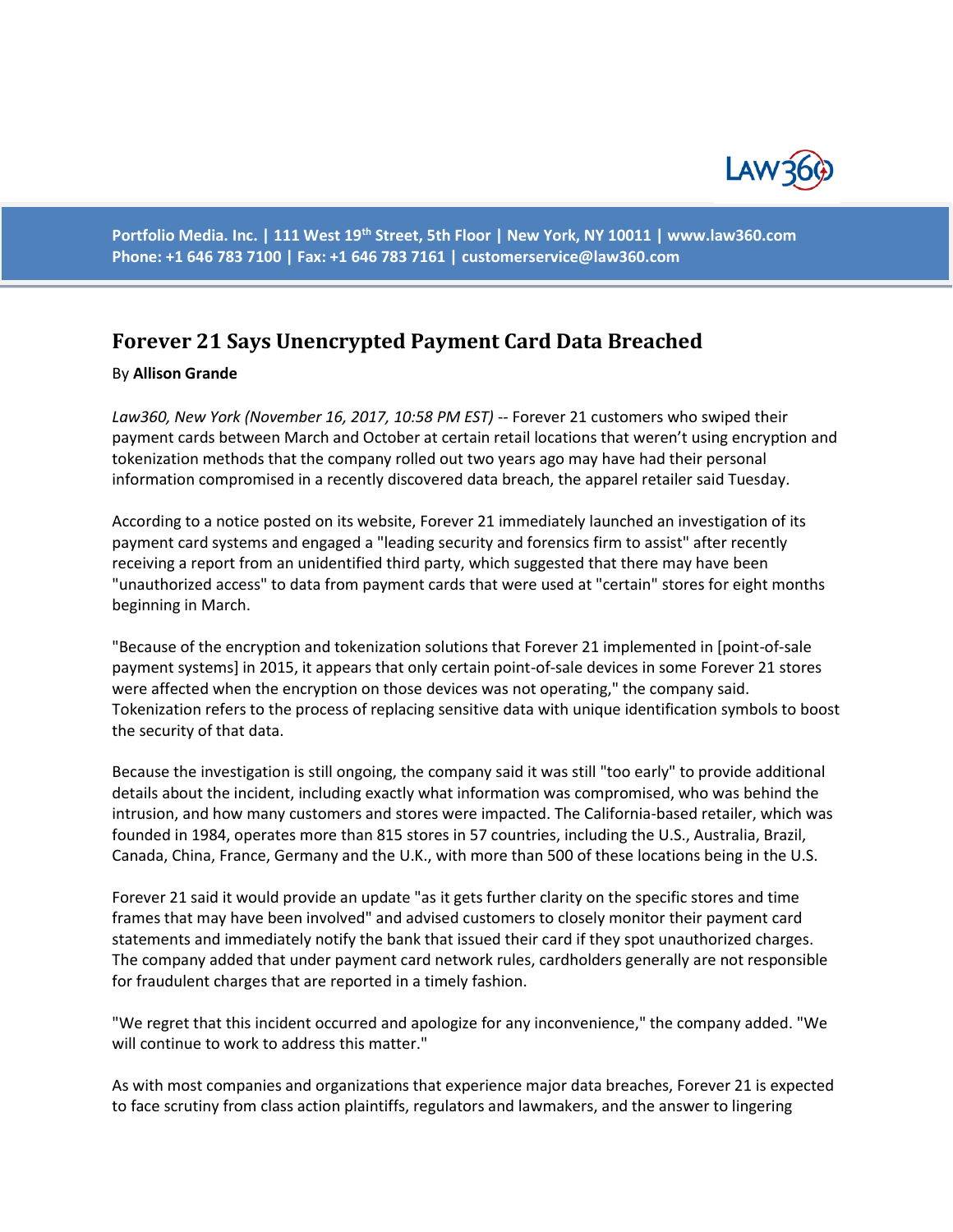questions about the scope of the breach and how hackers found their way into the system is likely to play a major role in determining how these inquiries shake out, according to Marcus Christian, a Mayer Brown LLP cybersecurity and data privacy partner and former executive assistant U.S. attorney at the U.S. Attorney's Office for the Southern District of Florida.

"I don't think we'll find that Forever 21 made no investment in cybersecurity," Christian said. "I'm sure they have made that investment and that they are to some extent a victim here. But how they're treated and viewed moving forward will depend on the facts that come out and, like others, they'll take the lessons learned here and try to do a better job in the future."

Among the biggest question marks are how much of the retailer's vast footprint had been impacted by the breach, how long the breach may have gone undetected, to what extent the compromised data was encrypted, and whether the retailer was fully compliant with rules such as the Payment Card Industry's data security standards for merchants that accepts payment cards.

While the exact structure of Forever 21's system remains unknown, only portions of information held by companies may be protected by encryption for a variety of reasons, including that one part of the system didn't get the necessary technology upgrade or that vulnerabilities that were created when two systems came together through a merger or other change in corporate structure.

"Sometimes mistakes happen, and in the course leave certain areas of a system vulnerable," Christian noted, adding that the bigger the breach turns out to be, the more eyes that are likely to be focused on it.

The suspected breach at Forever 21 comes in the wake of a flurry of intrusions that have been reported in recent years by both companies in a range of industry sectors, including Target, Home Depot, Kmart, Yahoo, Arby's, Chipotle and Sonic, and major government organizations such as the U.S. Office of Personnel Management and the Internal Revenue Service.

Credit reporting giant Equifax and the U.S. Securities and Exchange Commission joined these ranks in September, when Equifax announced that the personal identification and financial information of roughly 145.5 million Americans had been compromised and the SEC followed up less than two weeks later by revealing that its electronic filing system for public company disclosures had been breached last year and that the information that was taken "may have provided the basis for illicit gain through trading."

Congressional lawmakers responded to these incidents by holding a wave of hearings and introducing several bills aimed at making good on long-standing efforts to codify federal breach notification and data security standards to offset a patchwork of state laws.

A coalition of Democratic senators took the latest stab on Tuesday by introducing the Consumer Privacy Protection Act of 2017. Under the legislation, which was spearheaded by Sen. Patrick Leahy of Vermont and six other lawmakers with a reputation for cybersecurity advocacy, businesses would be required to report data breaches "as expediently as possible" and implement baseline data security standards to protect customers' financial account information, biometric data, login credentials, geolocation information and other sensitive records.

Christian noted that even though the Forever 21 breach and similar retail hacks that have come before it have largely impacted payment cards and not more sensitive information like biometric data and Social